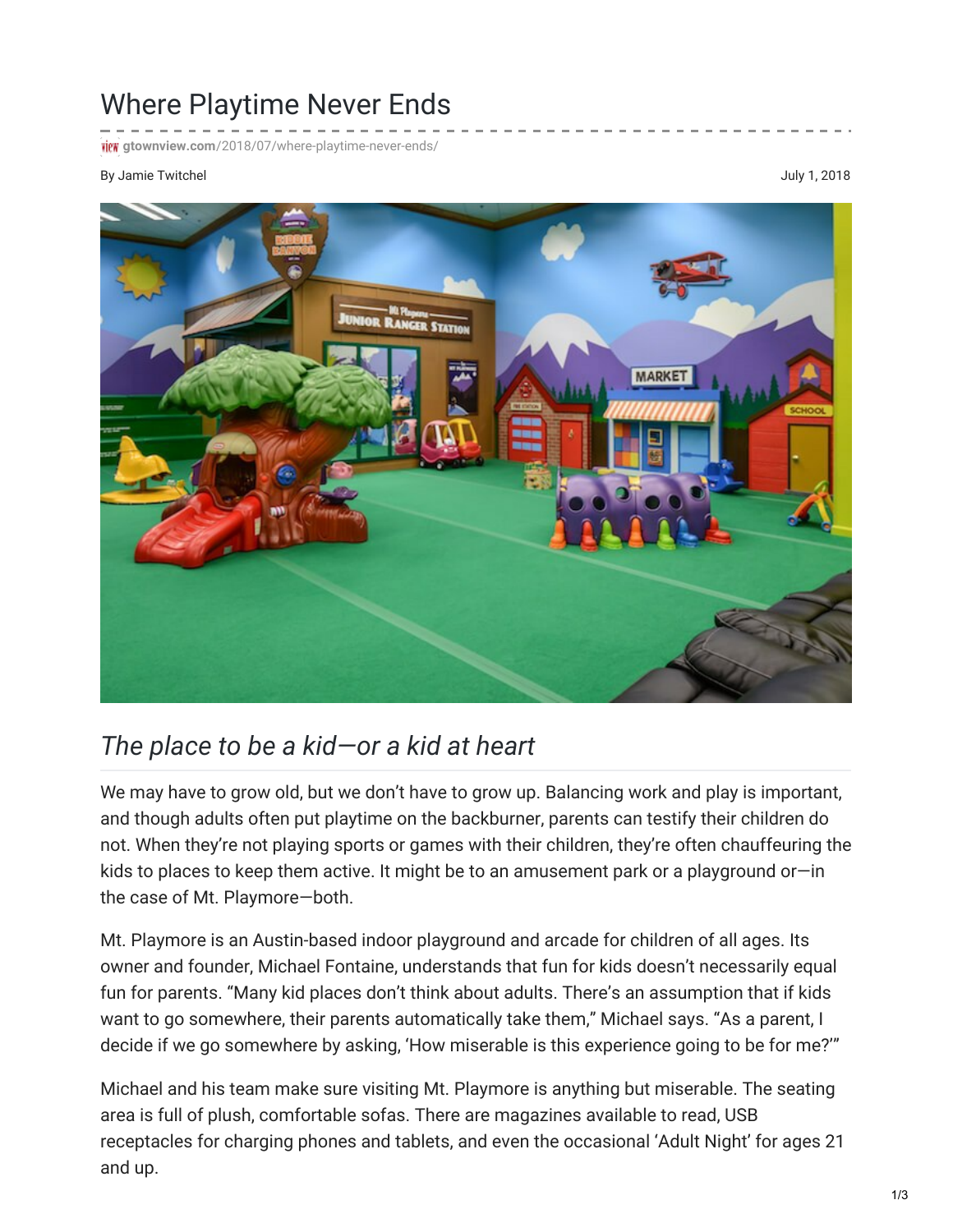"We bring in a DJ and turn the lights down," Michael explains. "Everyone gets a game card with their admission. They can use the arcade and the playscape, or they can dance and socialize. It's essentially a big party."



It's important to Michael that every part of Mt. Playmore be high quality, including the food that's served at the on-site restaurant, The Hungry Yeti. You won't find cardboard pizza, soggy fries, or stale burgers anywhere on the menu. Instead, visitors can nosh on Caesar salads, quesadillas, wraps, and other restaurant-quality food.

"Our general manager came from the restaurant industry because we didn't know how to run a kitchen ourselves," Michael explains. "That's why we have really good food, a full scratch kitchen—because we have somebody who knows how to do it."

While it's true that parents could just watch their kids and eat, they don't have to. They can play with their children in the playscape. "Beneath the foam is huge steel pipe," Michael says. "It holds tens of thousands of pounds per section. We couldn't fit enough people in there for the structure to care."

The playscape gets positive reviews, especially about how easy it is for parents and kids to locate each other. This feature garners big praise from parents of children with autism, some of whom were pleasantly surprised their children would go into the playscape. "No matter where the child is in the playscape, if mom is sitting in the middle, the child can always see her," Michael says. "It makes the child comfortable, allowing him or her to go have fun."